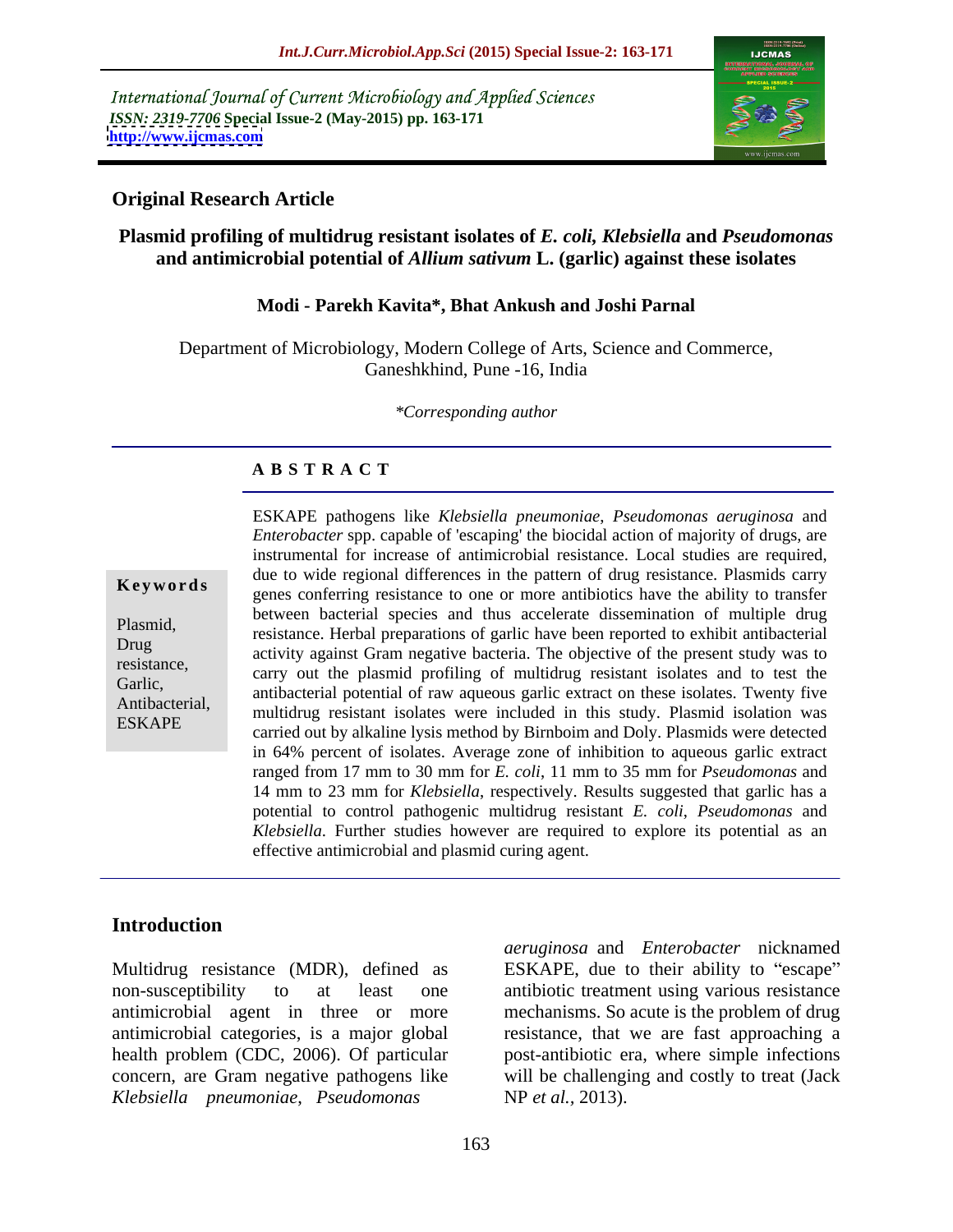Newer antibiotics are nowhere in sight, Aqueous extracts of garlic are particularly leaving us with few therapeutic options like rich in allicin and account for approximately reviving old antibacterials like colistin and 75% of garlic-derived sulphinates(Daynea, fosfomycin, or using a modified existing 2014). Allicin and other thiosulphinates class like doripenem (Giamarellou H and reportedly react with cysteine to abolish Poulakou G, 2009). Carbapenems remain<br>the last-resort to treat severe infections, in the last-resort to treat severe infections, in mechanism(s) through which allicin and the wake of increasing resistance to  $3<sup>rd</sup>$  other garlic compounds inhibit or kill generation cephalosporins, as reported for *E. coli* and *K. pneumoniae*. The problem is further accelerated by 54% resistance to Thus, there is a great need for formulations carbapenems in *K. pneumoniae* as reported from some areas of the world (WHO, 2014). to conventional antimicrobial agents. This *Pseudomonas* has an unique niche amongst study thus aims to study the plasmid profiles the nosocomial infections, due to various of drug resistant isolates of  $E$ , coli. mechanisms of both innate and acquired *Klebsiella and Pseudomonas*. The study also

These mechanisms are often present these isolates. simultaneously, conferring combined resistance to many strains (Lambert PA, 2002)**.** This opportunistic pathogen, leads to serious infections like fulminative **Bacterial isolates** septicemia, meningitis or pneumonia, worldwide in hospitalized patients A total of twenty five clinical isolates, five

chromosomal elements which carry hospital, in Pune, Maharashtra, India. antibiotic resistance genes. They are capable Isolates were maintained as glycerol stocks of transfer by conjugation between bacterial at -20 C. Biosafety precautions were taken species and are thus involved in transfer of antibiotic resistance genes across different bacteria. (Bennett PM, 2008). They have been reported to cause resistance to cephalosporins, fluoroquinolones and Morphological and biochemical testing of aminoglycosides (Maria, 2014). Studying the pattern of plasmids can thus give an Bergey's Manual of Determinative insight to understanding acquired drug resistance patterns. Given the background of increasing drug resistance, development of<br>novel antimicrobial compounds. from novel antimicrobial compounds, from **Plasmid extraction and agarose gel** natural sources is the need of the hour. The **electrophoresis** antimicrobial activity of garlic (Allium sativum L) has been extensively studied

antimicrobial activity. However the exact bacteria are elusive.

drug resistance. explores the potential of aqueous garlic from natural sources to be used as adjuncts of drug resistant *isolates* of extract as an antimicrobial agent against these isolates.

# **Materials and Methods**

# **Bacterial isolates**

(Livermore DM, 2002). of Pseudomonas, fourteen of E. coli and six<br>of Klebsiella were included in this study.<br>Plasmids are dispensible, extra Isolates were obtained from a local leading of P*seudomonas,* fourteen of *E. coli* and six of *Klebsiella* were included in this study. Isolates were obtained from a local leading while handling clinical isolates.

# **Identification of clinical bacterial isolates**

isolates were performed according to Bergey's Manual of Determinative Bacteriology  $9<sup>th</sup>$  Edition to confirm the <sup>th</sup> Edition to confirm the *E.coli*, *Pseudomonas* and *Klebsiella* isolates.

# **Plasmid extraction and agarose gel electrophoresis**

(Kyung KH, 2012). Alkaline lysis method as described by Plasmid extraction was carried out by using Birnboim and Doly midi preparation method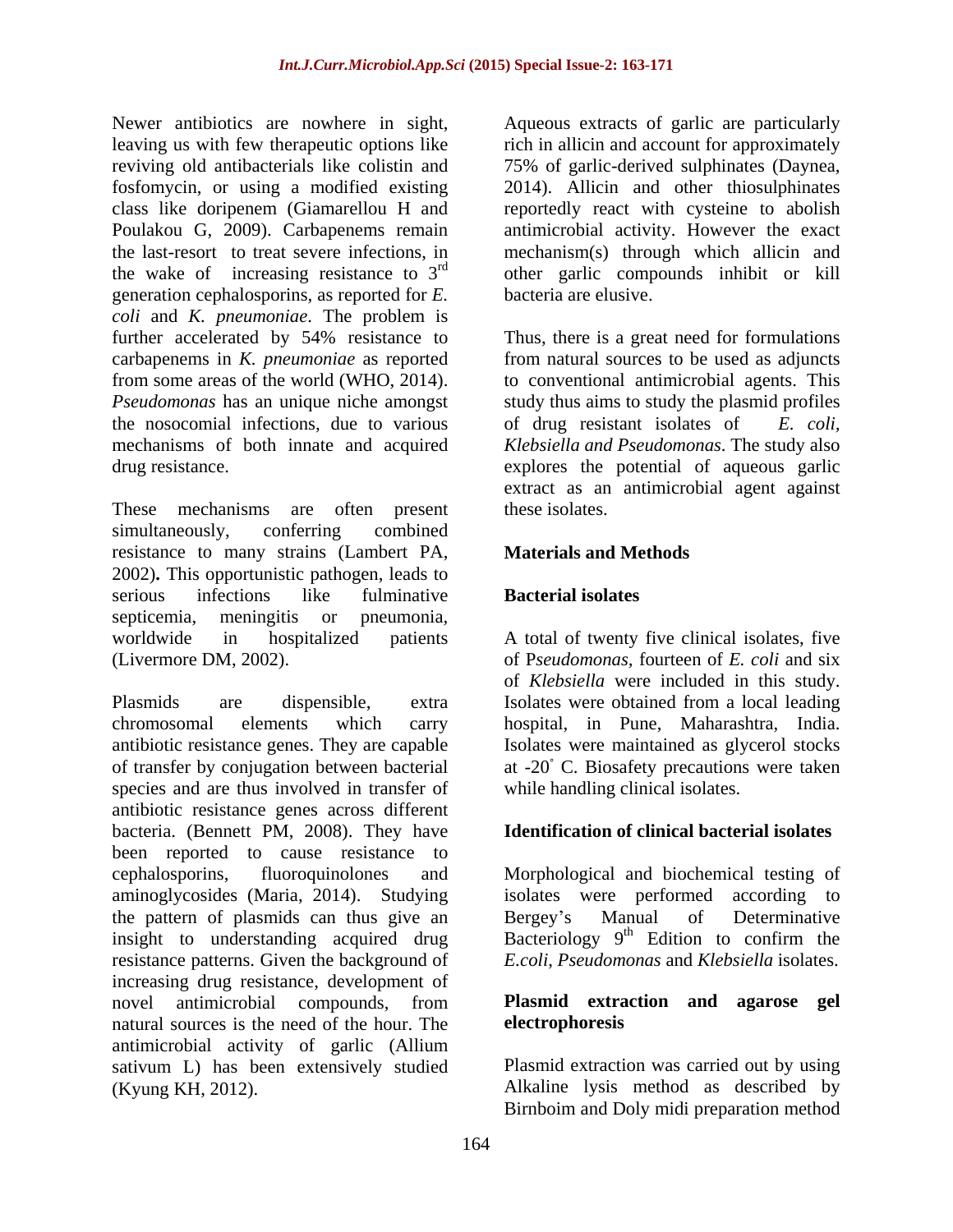(Birnboim HC and Doly J, 1979). Plasmids extracts (100%, 75% and 50%) were added were detected using 0.8% agarose gel stained with ethidium bromide (0.5 µg/ml). Gels were examined under ultra violet light well using sterile pipette. All experiments for the presence of plasmid. Supercoiled were carried out in triplicates. Plates were plasmid DNA ladder (Bangalore Genei) was used as a reference marker. Gels were zones of inhibition were measured in mm analysed using transilluminator (BIO RAD, Gel Doc<sup>TM</sup> XR+). Gel Doc<sup>TM</sup>  $XR$ +). 2010).

Aqueous garlic extract was made as previously described (Saravanan *et al.,* Phytochemical screening of garlic was 2010; Mukhtar *et al.,* 2012). Fresh garlic bulbs were bought from the local market and used. Garlic bulbs were peeled, weighed (100gm) and surface sterilized using ethanol. The ethanol was allowed to One ml of 10% lead acetate solution was evaporate in sterile conditions, in a laminar added to 1ml of aqueous garlic extract flow chamber and garlic was crushed (100%) and observed for the asseptically using mortar and pestle under vellow precipitate, which aseptically using mortar and pestle under yellow precipitate, which indicated the sterile conditions. The homogenized mixture was filtered through sterile muslin cloth and was considered as 100% concentration. The **Phenols** concentrations of 75%, 50% were made by diluting concentrated extract with Two ml of ferric chloride solution was appropriate volumes of sterile distilled added to the aqueous garlic extract (100%) water. and observed for the formation of green or

Antibacterial activity was carried out by agar well diffusion method. Strains were inoculated into 10 ml of sterile Müller- Two ml of the aqueous garlic extract (100%) Hinton broth, incubated at 37°C for 24 hours extracts were dissolved in 2 ml of in a shaker incubator. The broth culture was incubated at 37°C until it achieved turbidity equivalent to 0.5 McFarland's standard. The series produced in the lower chloroform layer turbidity of the actively, growing broth culture was adjusted with sterile broth. The Tannins cultures were swabbed on the surface of sterile Müller-Hinton agar plate using a 2 ml of the aqueous garlic extract (100%) sterile cotton swab. Wells were then bored in four quadrants of plate using a borer 5 water and few drops of ferric chloridemm (sterilized with alcohol). Aqueous

in three wells and sterile distilled water which served as control was added in fourth incubated at 37°C for 24 hours. Diameter of zones of inhibition were measured in mm and results were recorded (Saravanan *et al.,* 2010).

# **Aqueous garlic extract preparation Phytochemical analysis was carried out for the following**

carried as follows:

# **Flavonoids**

One ml of 10% lead acetate solution was (100%) and observed for the formation of yellow precipitate, which indicated the presence of flavonoids.

# **Phenols**

**Antibacterial activity** blue colour which indicated the presence of phenols.

# **Steroids**

chloroform and 2 ml of concentrated sulfuric acid was added. The formation of red colour indicated the presence of steroids. **Tannins**

extracts was mixed with 2 ml of distilled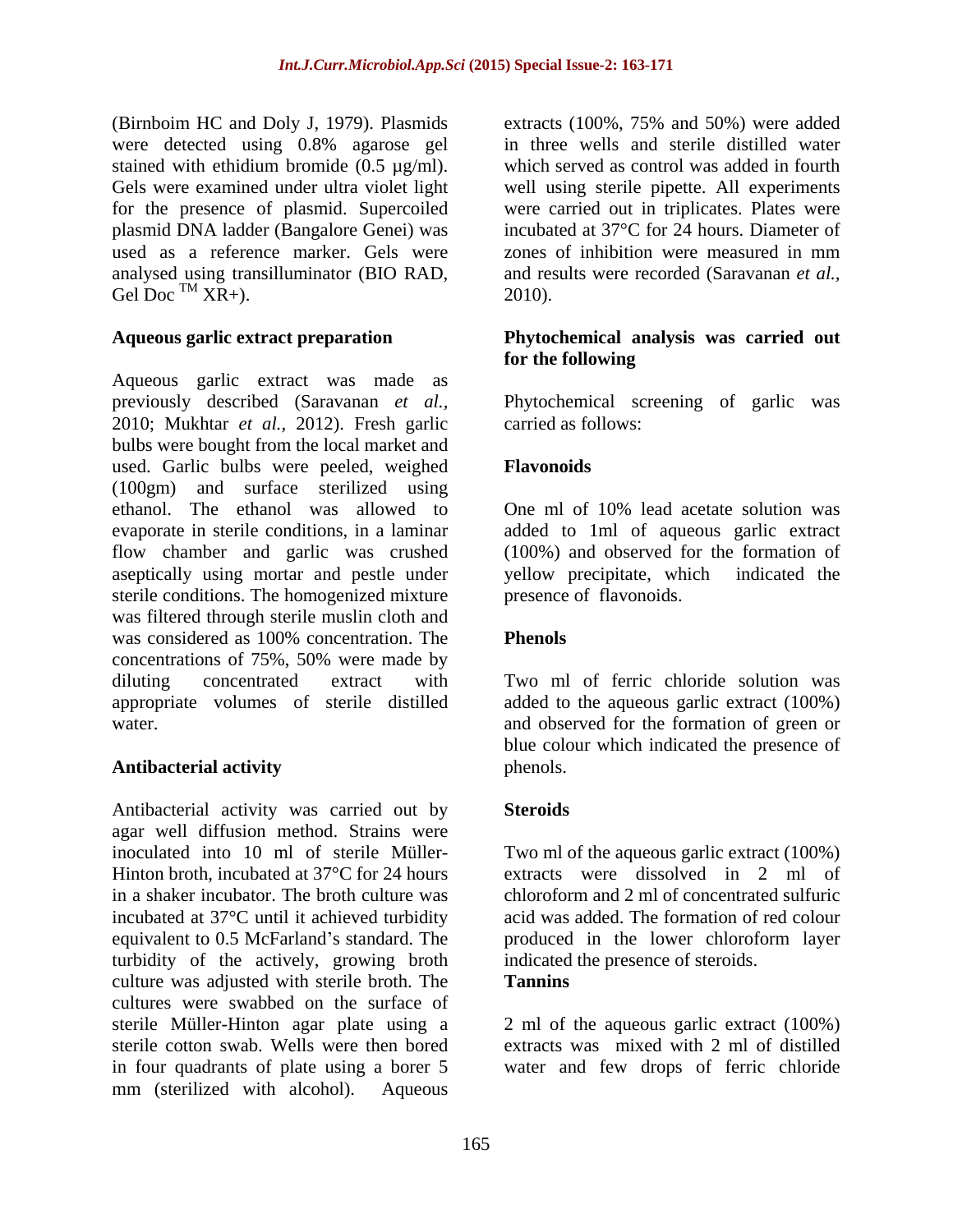solution were added. The presence of green precipitate indicated the presence of tannins.

Glacial acetic acid, one drop 5% FeCl<sub>3</sub> and conc.  $H_2SO_4$  was added to 2 ml aqueous brown colour at junction of the two liquid subcultured and incubated at 37 °C

# **Reducing sugars**

The aqueous garlic extract (100%) was added to boiling Fehling's solution (A and B) in a test tube. The solution was observed were separated by using TLC technique. for the colour reaction. A brick red Solvent system consisting of butanol: acetic precipitate indicated the presence of acid: water (12:3:5) respectively was used.

The aqueous garlic extract (100%) was system. Plates were dried at room combined with a small amount of Molisch's temperature. Plates were then developed reagent ( $\square$ - naphthol dissolved in ethanol) using ninhydrin. Rf value for each band was in a test tube. After mixing, a small amount calculated. of concentrated sulfuric acid was slowly added down the sides of the sloping testtube, without mixing, to form a bottom layer. A positive reaction was indicated by appearance of a purple ring at the interface

The minimum inhibitory concentration was *Klebsiella* isolates (K1-K6) showed determined using the tube dilution presence of atleast one plasmid band. One technique. Varying amounts of the extract isolate (K1) showed presence of four in the following concentration 0.75% to plasmid bands. Plasmid was detected in four 100% were prepared. An 8 ml of the Müller Hinton broth was pipetted into the various isolates. Plasmids were detected in 64% test tubes. Later each tube was inoculated (16/25) of total isolates included in this with an overnight culture of test organism, study as shown in table 1. Six different adjusted to McFarland 0.5 turbidity plasmids of sizes 2.7 kb, 5 kb, 8 kb, 8.7 kb,

**Glycosides**  did not permit any visible growth or conc. H2SO4 was added to 2 ml aqueous minimum inhibitory concentration. All garlic extract (100%) extract. Reddish tubes not showing visible growth were layers and upper layer appeared bluish green overnight. The highest dilution showing at and indicated the presence of glycosides. least 99% inhibition was taken as MBC tube containing the extract. The test tubes were incubated at 37°C for 24 hours. The least concentration of the garlic extract that turbidity of the inoculated test organisms in broth culture were taken as the subcultured and incubated at 37°C (IAMM, 2004).

# **Separation of compounds**

reducing sugars. Garlic extract was diluted with sterilized **Carbohydrates (Molisch's test)** TLC plates using capillary tube. Plates were Bioactive compounds from garlic extract distilled water (10%) and spotted on the run in a chamber containing the solvent system. Plates were dried at room calculated.

# **Result and Discussion**

# **Plasmid profiling**

between the acid and test layers. Plasmid isolation was carried out for twenty **MIC and MBC** (P1 - P5), fourteen of *E. coli* (E1 - E14) and standard and then transferred into the test 9.4 kb and greater than 10 kb were detectedfive clinical isolates, five of P*seudomonas* six of *Klebsiella* (K1 - K6). All six *Klebsiella* isolates (K1-K6) showed plasmid bands. Plasmid was detected in four *Pseudomonas* isolates (P1-P4) and six *E.coli* isolates. Plasmids were detected in 64%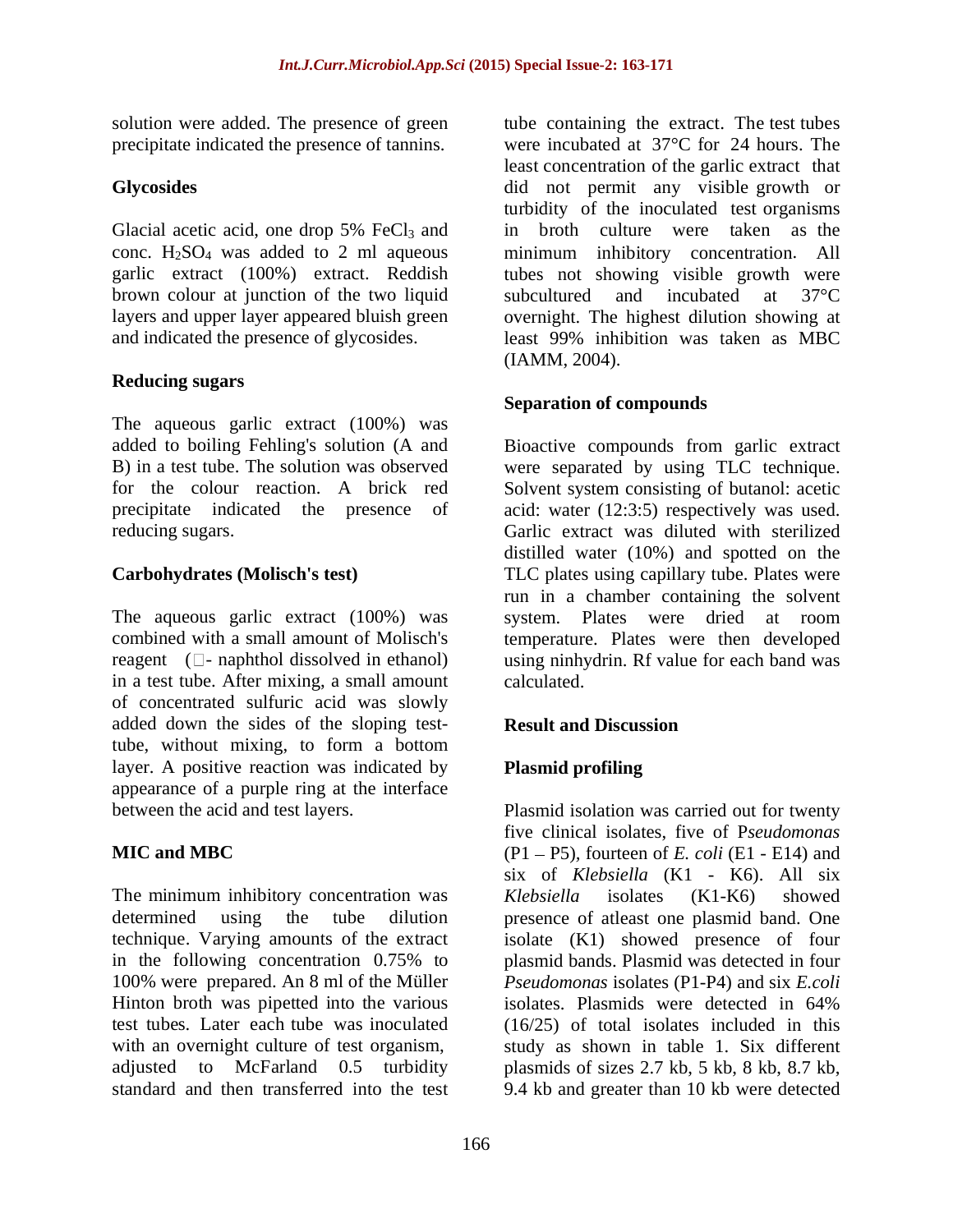from the isolates. Two plasmids of size 2.7 of four spots on the TLC plates. Rf values kb, 5 kb were seen only in the *Klebsiella*  isolates, while plasmids of size 8 kb, 8.7 kb and greater than 10 kb were seen amongst

The antibacterial activity of 50%, 75% and was seen with 100% aqueous garlic extract ranged from 17 mm to 30 mm for *E. coli*, 11 mm to 35 mm for *Pseudomonas* and 14 mm

MBC value for one isolate each of respectively. The MBC values for the 12.5%, 12.5% and 6.25%, respectively. MIC and MBC values were the least for *E. coli*.

carbohydrates. against pathogenic bacterial strains

The separation of bioactive compounds from Allicin, other thiosulfinates, and their aqueous garlic extract showed the presence

were calculated and found to be 0.08, 0.24, 0.39 and 0.42.

the *E. coli*, *Klebsiella* and *Pseudomonas* The problem of increasing multidrug isolates. A 9.4 kb plasmid was seen in *E.coli* resistance is very evident from reports of and *Klebsiella* isolates. various studies all over the world (WHO, **Antibacterial activity of Garlic extract** 100% Garlic extract was seen against all this drug resistance. The isolates included in clinical isolates of *Pseudomonas, Klebsiella* this study showed multidrug resistance with and *E. coli.* Maximum antibacterial activity 68% isolates showing resistance to at least in all isolates. The average inhibition zone very necessary to look for adjuncts or 2014). In India, too different studies have reported different patterns of drug resistance. This reinstates the need for local studies, to determine if there is a pattern to six drugs. Given this bleak scenario it is alternatives to current drugs.

to 23 mm for *Klebsiella*, respectively. The The problem of drug resistance is further highest average zone of inhibition was seen compounded by the presence of plasmids. in *Pseudomonas,* followed by K*lebsiella* and Plasmids play a very unique role in acquired *E. coli.* drug resistance. Shahid *et al* have reported **MIC and MBC** to amikacin in *P. aeruginosa* strains. They Table 3(a) and 3(b) shows the MIC and plasmid encoding cefoxitin and tetracycline *Pseudomonas* (P4)*, E. coli* (E8) and *pneumonia*. 64% of isolates in this study Klebsiella (K6) respectively. The MIC showed presence of plasmids. Some plasmid values for *Pseudomonas, Klebsiella and*  bands are common across the three species *E.coli* were 12.5, 12.5 and 3.1 % while some are unique. However *Pseudomonas, E. coli* and *Klebsiella* were to determine the plasmid encoded drug emergence of plasmid-mediated resistance have later reported presence of a 19.9-kb resistance in isolates of *E. coli* and *K.*  while some are unique. However transformation studies need to be carried out resistance.

**Phytochemical screening** entitled potential therapeutic agent. Studies have Phytochemical screening of 100% aqueous against some *Enterobacteriaceae* sp Garlic extract, showed presence of (Alzowahi F. A. M. *et al.,* 2013). Others flavanoids, steroids, tannins, glycosides and have shown the antimicrobial effect of garlic **Thin Layer Chromatography** activity of Allium species to bacteria has Garlic has a unique role to play as a reported antimicrobial effect of garlic against some *Enterobacteriaceae* sp against pathogenic bacterial strains (Saravanan *et al.,* 2010). The antimicrobial been extensively studied and attributed to Allicin, other thiosulfinates, products.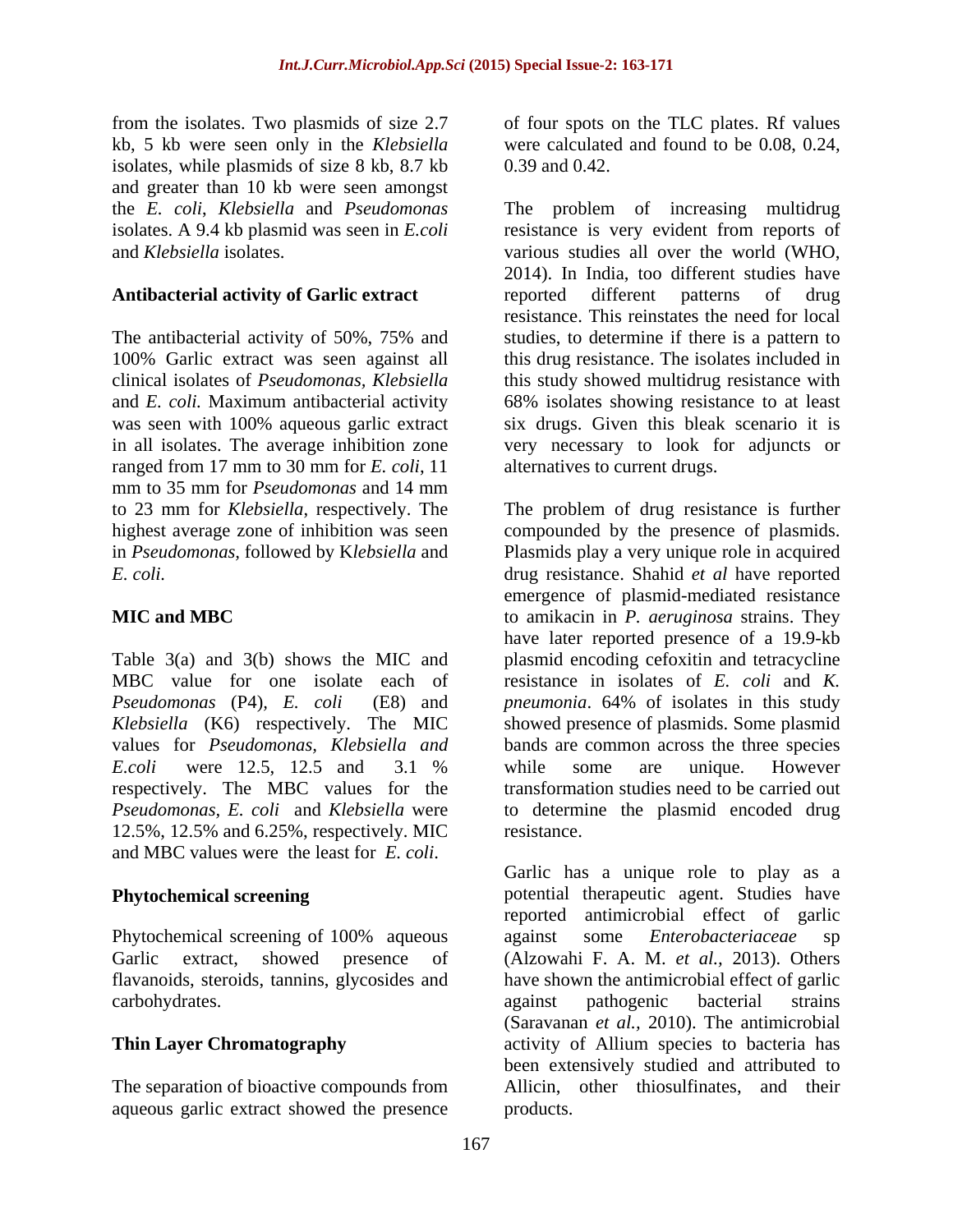### *Int.J.Curr.Microbiol.App.Sci* **(2015) Special Issue-2: 163-171**

| <b>Serial</b> | <b>Isolate</b> | Size of plasmid |                          |        |                          |                          |                          |
|---------------|----------------|-----------------|--------------------------|--------|--------------------------|--------------------------|--------------------------|
| number        |                |                 |                          |        |                          |                          |                          |
|               |                | $>10$ kb        | 9.4 kb                   | 8.7 kb | 8 kb                     | $5$ kb                   | $2.7$ kb                 |
|               | K1             |                 |                          | $\sim$ | $\sim$                   |                          | $^+$                     |
|               | K2             |                 | $\blacksquare$           |        | $\sim$                   | $\overline{\phantom{a}}$ | $\sim$                   |
|               | K3             |                 |                          |        |                          | $\overline{\phantom{a}}$ | $\sim$                   |
|               | K4             | $\sim$          | $\overline{\phantom{a}}$ |        |                          | $\sim$                   | $\sim$                   |
|               | K5             | $\sim$          | $\blacksquare$           |        |                          | $\overline{\phantom{a}}$ | $\sim$                   |
| n.            | K6             | $\sim$          |                          |        |                          |                          | $\sim$                   |
|               | P1             |                 |                          |        | $\overline{\phantom{0}}$ | $\sim$                   | $\sim$                   |
| - 8           | P <sub>3</sub> |                 | $\overline{\phantom{a}}$ |        |                          | $\overline{\phantom{a}}$ | $\sim$                   |
| $\mathbf Q$   | <b>P4</b>      |                 |                          |        |                          |                          | $\sim$                   |
| <b>10</b>     | P5             |                 |                          |        |                          |                          | $\overline{\phantom{a}}$ |
| 11            | E1             |                 |                          |        |                          |                          | $\sim$                   |
| 12            | E2             |                 |                          |        |                          |                          |                          |
| 13            | E3             |                 |                          |        |                          |                          | $\blacksquare$           |
| 14            | E7             |                 |                          |        |                          |                          | $\sim$                   |
| 15            | E8             |                 |                          |        |                          | $\sim$                   | $\sim$                   |
| <b>16</b>     | E13            |                 |                          |        |                          | $\sim$                   | $\sim$                   |

**Table.1** Plasmid profile of multi drug resistant isolates

**Fig.1** Detection of plasmids using agarose gel electrophoresis (0.8%) Lane 1: Supercoiled plasmid DNA ladder Lane 2, 3: *Klebsiella* isolates Lane 4, 5: *E. coli* isolates Lane 6, 7: Pseudomonas isolates

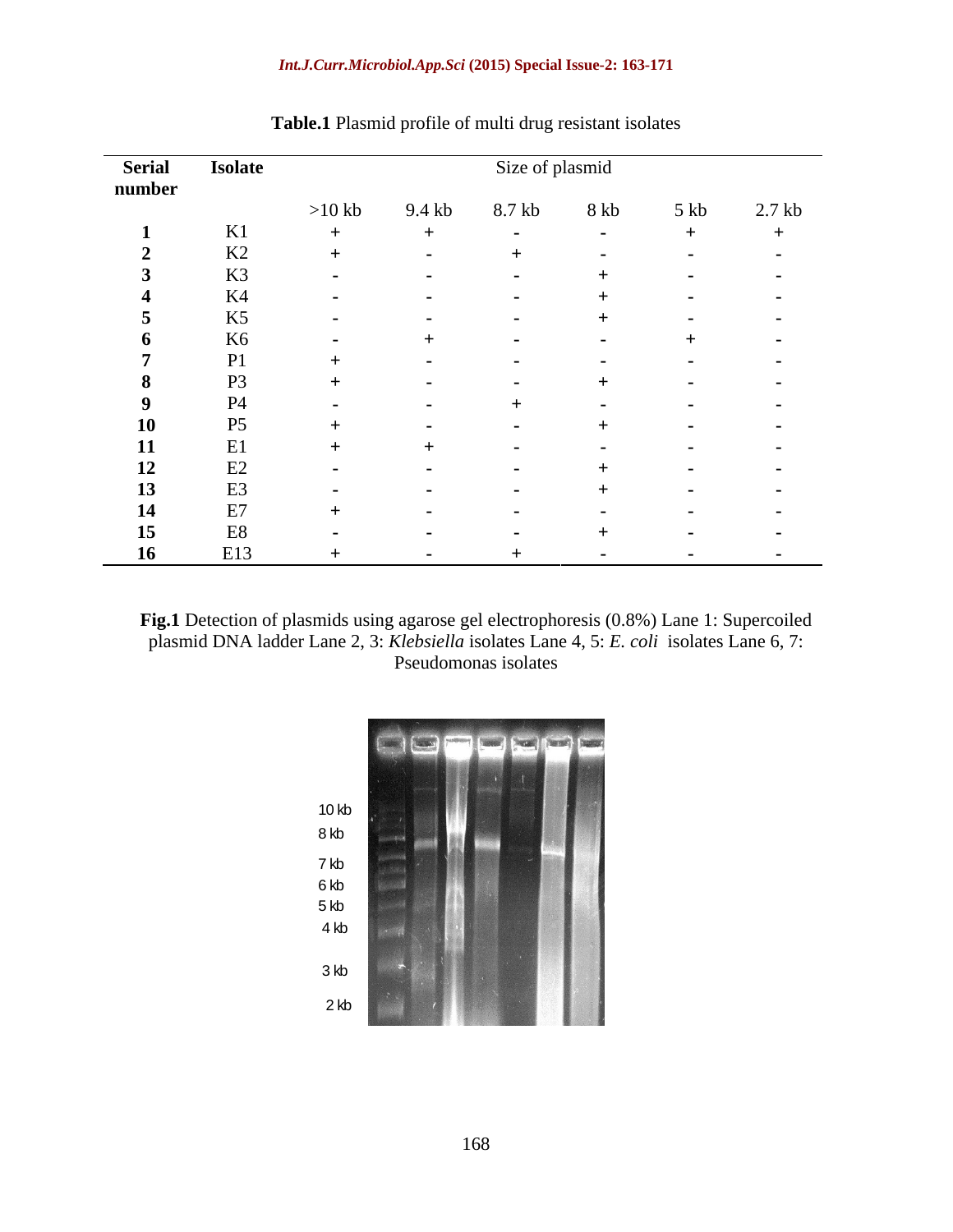### *Int.J.Curr.Microbiol.App.Sci* **(2015) Special Issue-2: 163-171**

| Isolate no.    |                        | Zone of inhibition (mm)           |                             |
|----------------|------------------------|-----------------------------------|-----------------------------|
|                | 50%                    | 75%                               | 100%                        |
|                | 2 3                    | $\overline{2}$<br>Av. 1<br>Av.    | 2 3 Av.                     |
| E1             | $\mathcal{L}$<br>24    | 27<br>25 27<br>25<br>26<br>25     | 27 29 28                    |
| E2             | 23 23                  | 23 23<br>23 27<br>23<br>24        | 26 27 27                    |
| E3             | 25<br>24 24            | 26<br>24<br>26<br>25              | 27<br>28 29 28              |
| E4             | 24 23 24<br>25         | 24 23<br>24<br>26                 | 27<br>27 26 27              |
| E5             | 22 21                  | 22<br>22 25 24 27<br>24           | 27 26 27                    |
| E6             | 24 27<br>26            | 19<br>26<br>18<br>19<br>19        | 23 25 24<br>23              |
| E7             | 20 22 21 24<br>21      | 25 26 25 29                       | 29 28 28                    |
| $\mathbf{E8}$  | 17<br>- 16             | 17<br>- 18<br>18<br>- 19<br>-18 - | 22 22 21<br>20              |
| E9             | 27 26                  | 27<br>28<br>27<br>28<br>29        | 29 28 30                    |
| <b>E10</b>     | 27 27<br>30 I          | 29<br>28 30<br>28<br>28           | 29 29 30<br>32 <sup>o</sup> |
| E11            | 25<br>24 24            | 24 25<br>24 24<br>24 27           | 27 25 26                    |
| E12            |                        | 24<br>25<br>25                    | 30 27 28<br>26              |
| <b>E13</b>     | -29                    | 29<br>29                          | 20 19 19                    |
| E14            | 25                     | 27<br>27<br>24<br>28<br>25        | 20 19 20<br>21              |
| <b>P1</b>      | 24 24                  | 24<br>21<br>23<br>21 25<br>21     | 25 25 25                    |
|                |                        | 28 31                             | $37 \quad 35$<br>- 37       |
| P <sub>2</sub> | 29<br>26 29            | 29<br>30<br>31                    |                             |
| <b>P3</b>      | 15 14                  | - 13<br>$14 \t 6$<br>15<br>- 11   | 23 20 21<br>21              |
| <b>P4</b>      | 13<br>-10-<br>$10^{-}$ | - 12<br>12 13                     | 14 12 13                    |
| <b>P5</b>      | -13-                   | 13<br>- 13<br>- 14                | 14  14  14                  |
| <b>K1</b>      | 17 18                  | 23<br>-18                         | 22 23 23                    |
| $\mathbf{K2}$  | 16 15                  | 17<br>- 18<br>- 16 -              | 20 19 19<br>- 19            |
| K3             | 16 16                  | - 18<br>17                        | 20 19<br>20                 |
| K4             | 14 14                  | 14<br>14<br>14<br>14              | $20^{\circ}$<br>20 19 20    |
| K5             | 14 14                  | 14 15<br>- 14<br>- 14             | 22 22 21<br>20              |
| <b>K6</b>      | 11 18 18 16 13 20      | 19<br>17 14                       | 21 20 18                    |

# **Table.2** Results for antimicrobial activity of garlic extract

**Table.3(a)** MIC values of garlic extract against tested bacteria

|        | MIC values $(\%)$                                                            |                   |                |  |  |
|--------|------------------------------------------------------------------------------|-------------------|----------------|--|--|
|        | <i>Pseudomonas</i> (P4)                                                      | Klebsiella (K6)   | E.coli (E8)    |  |  |
| Garlic | 12.5                                                                         | 12.5              | 3.1            |  |  |
|        | Table.3(b) MBC values of garlic extract against tested bacteria              |                   |                |  |  |
|        |                                                                              | MBC values $(\%)$ |                |  |  |
|        | Pseudomonas (P4)                                                             | Klebsiella (K6)   | $E. coli$ (E8) |  |  |
| Garlic |                                                                              |                   | 6.25           |  |  |
|        | Table.4 Results for phytochemical screening of garlic extract (100%)         |                   |                |  |  |
|        | Flavanoids Phenols Steroids Tannins Glycosides Reducing sugars Carbohydrates |                   |                |  |  |
|        |                                                                              |                   |                |  |  |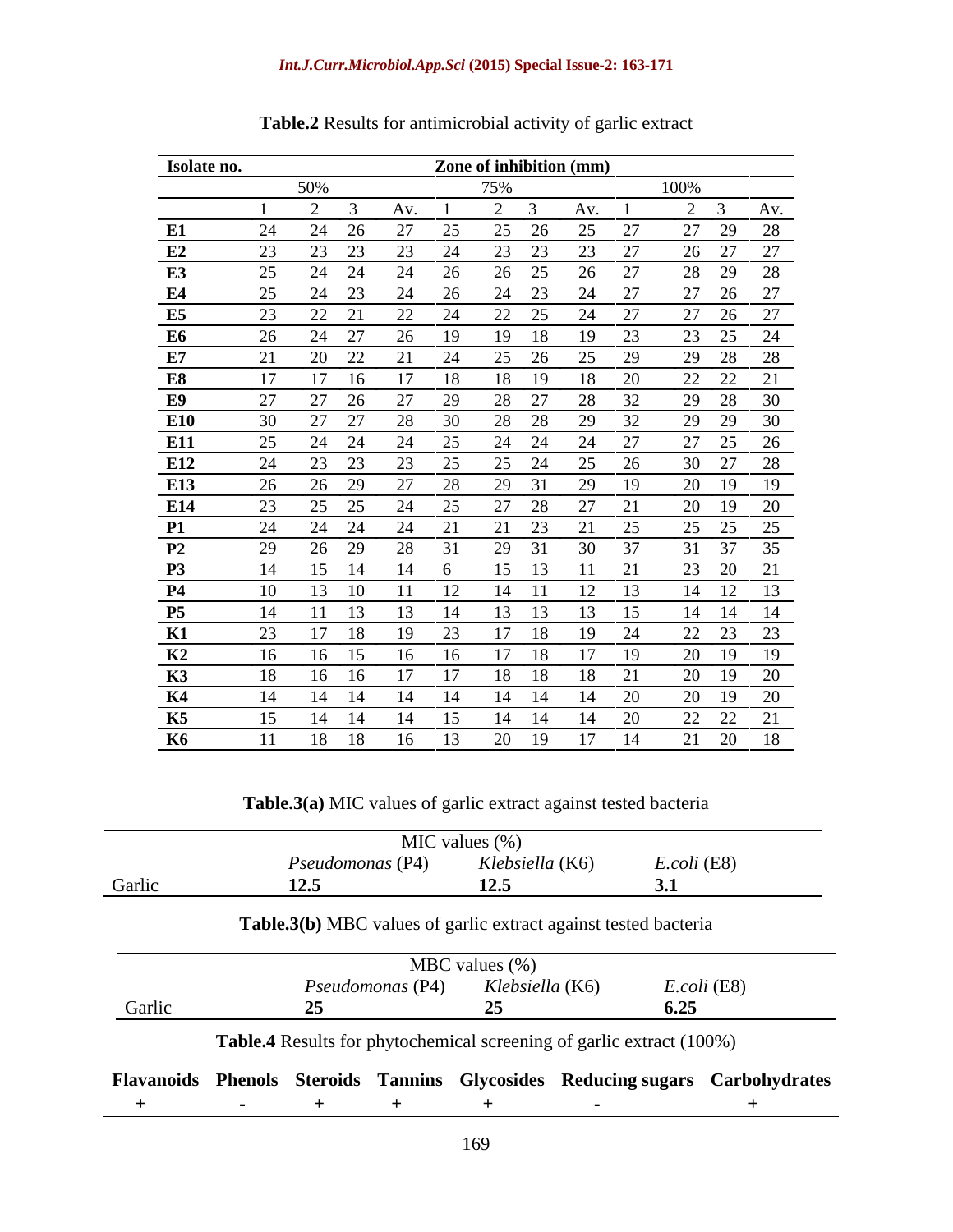**Fig.2** Antimicrobial activity of garlic extract on *E. coli (E1), Klebsiella (K1), Pseudomonas (P1)* 



Alliums inhibit multi-drug-resistant Acknowledgement microorganisms and also show a synergestic action with common antimicrobials. It has The authors wish to acknowledge Joshi been reported that allium-derived Hospital for providing isolates and data on antimicrobial compounds inhibit drug resistance. We thank Management and microorganisms by reacting with the Principal, Modern College of Arts, Science sulfhydryl (SH) groups of cellular proteins. and Commerce, Ganeshkhind, Pune for their

It used to be thought that allicin reacts only out this work. with cysteine and not with non-SH amino acids, but evidence has accumulated that **References** allicin and other thiosulfinates also react with non-SH amino acids (Kyung KH, 2012). However in spite of these huge number of studies the mode of action and the active elements causing antimicrobial activity remains elusive. 357.

The present study demonstrated the alkaline extraction procedure for antimicrobial effect of a crude aqueous extract of garlic against drug resistant clinical isolates of *Pseudomonas*, *E. coli* and CDC. 2006. Management of multidrug-

of the Indian diet, it is non toxic in moderate amounts and easy available. Further studies Campopiano, D.J. 2014. Garlic however are required to determine the other biologically active ingredients and explore allicin-containing garlic extracts its potential as an effective antimicrobial and plasmid curing agent. PLOS One, 9(12): 1–13.

### **Acknowledgement**

support and providing facilities for carrying out this work.

# **References**

- Bennett, P.M. 2008. Plasmid encoded antibiotic resistance: acquisition and transfer of antibiotic resistance genes in bacteria. *Br. J. Pharmacol.,* 153: 347 357.
- Birnboim, H.C., Doly, J. 1979. A rapid alkaline extraction procedure screening recombinant plasmid DNA. *Nuclic Acid Res., 7(6):* 1513–1523.
- *Klebsiella*.<br> *The benefit of using garlic is that, it is a part Daynea, W.R., Doherty, C. J., Doherty, L.,*<br> *Daynea, W.R., Doherty, C. J., Doherty, L.,* resistant organisms in healthcare settings. Pp.  $1-74$ .
	- Daynea, W.R., Doherty, C. J., Doherty, L., Clarke, D.J., Place, M., Govan, J.R.W., Campopiano, D.J. 2014. Garlic revisited: antimicrobial activity of allicin-containing garlic extracts against *Burkholderia cepacia* complex. *PLOS One,* 9(12): 1–13.